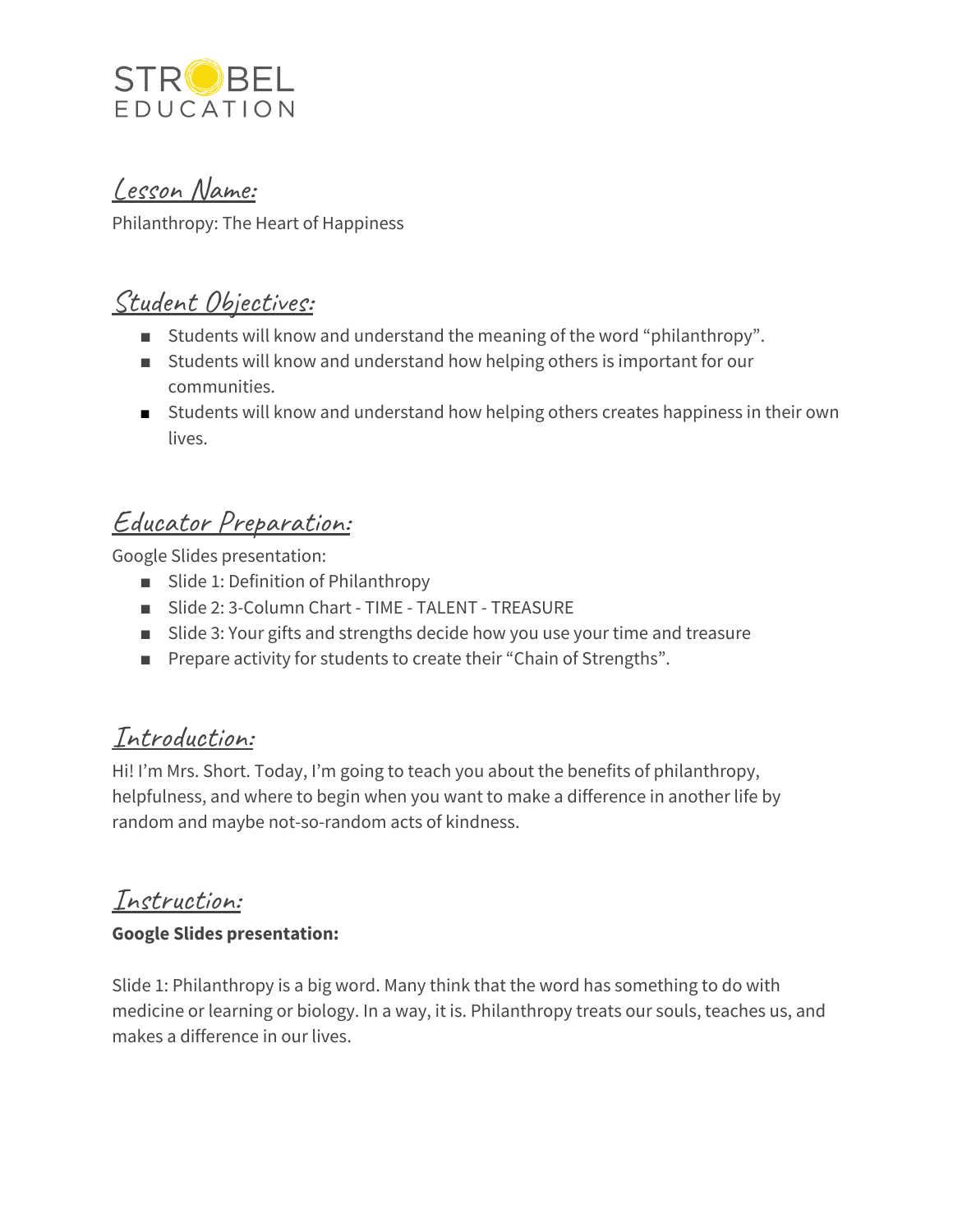

The word philanthropy comes from the Greek root "philo" meaning friendship and "anthropo" meaning mankind. Meaning "love" of "mankind". When you give of your time, talent, and treasure for the common good is what random and not-so-random acts of kindness is all about.

Slide 2: We can give of our time, talent, and treasure.

- When we help others with a task, we're giving our time.
- When we use our interests, gifts, and strengths to help others we're giving our talents.
- When we give items or money we are giving our treasures.

Slide 3: We know that giving of our time, talent, and treasures gives the person being helped a chance to be grateful. But did you know that it truly is "Better to give than to receive"? Here are some facts proving just that. People who give:

- 1. Live longer
- 2. Make friends
- 3. Are happy and content
- 4. Are reminded that other people matter
- 5. Have more confidence

### Interaction:

We all know about giving money or items away. We're glad to give food or clothes we don't need anymore. We give our time when a job needs to be done. We tend to forget that we have talents that we can share too.

Our talents include keeping our eyes open and our ears peeled for moments when we can help. Sometimes a simple smile, opening a door, or letting someone go before you in a line makes all the difference in your life and in the lives of others.

Sometimes our acts of kindness need a little more planning.

We need to know what our talents are and be ready to use them to make a difference in our communities. Talents are sometimes difficult to identify. For me, I know what I enjoy and spend my time doing, but it's difficult to call my interests my strengths. I tend to think, "I make too many mistakes" or "There are other people who are better than me".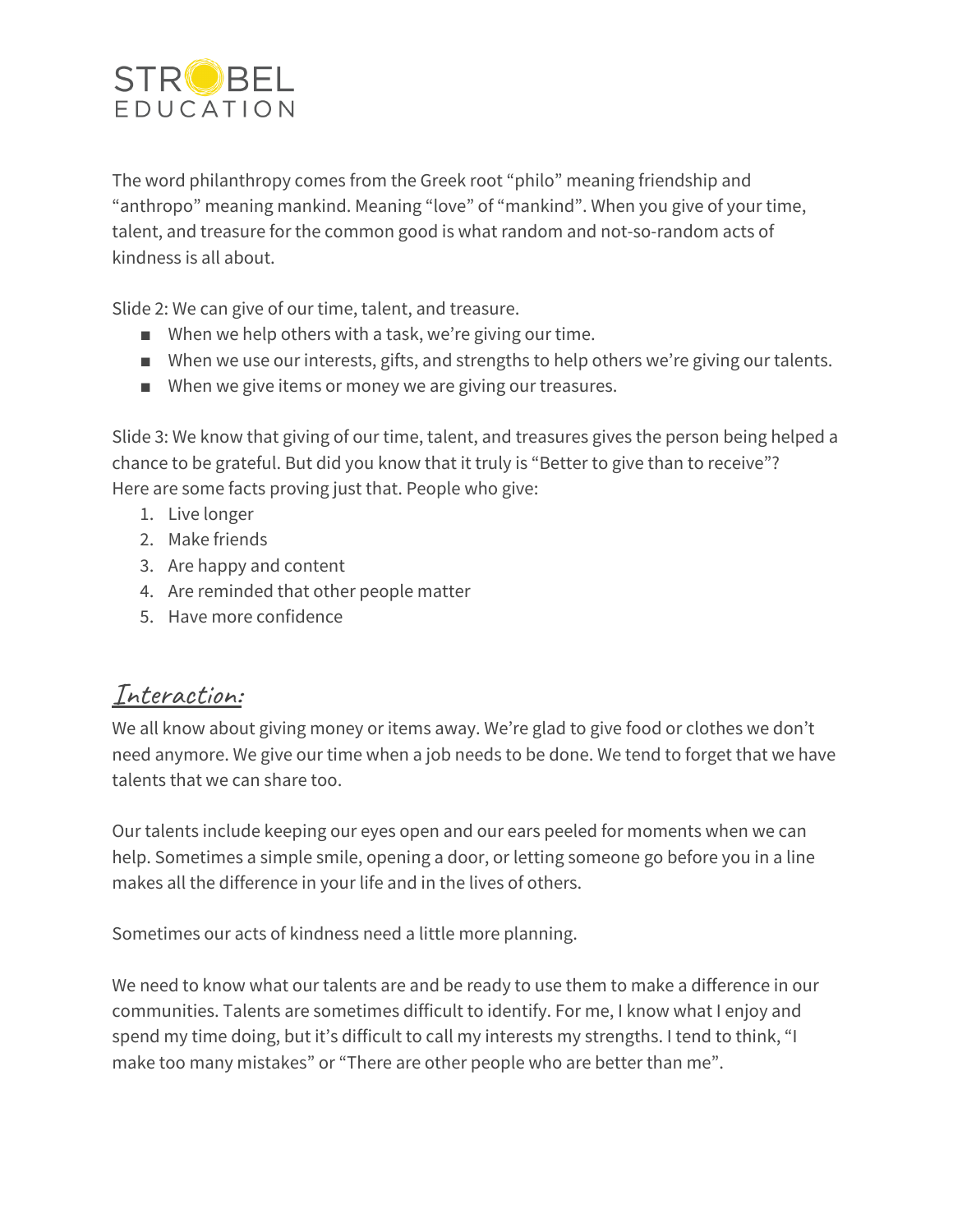

That's true for everyone.

The one fact that sets you apart is the fact that only you are in a particular time and certain place that gives you the chance to step forward and use your skills to make a difference.

So today we are going to lay the groundwork for giving to others and think about what makes **you** special.

I'm going to show you the power of creating a "Chain of Strengths". You'll be able to use it in the future to give you the confidence to step out and make a difference in the life of another person. These "Strengths" are your talents. You have been gifted them to use to make a difference in your community.

Here is my "Chain of Strengths". I wrote one interest or gift on each strip of paper and put them together to form a chain. I will use this "Chain of Strengths" to remind me that I have skills and can help others.

Here are a few of my examples. (Read a few)

I'd like to challenge you to create your "Chain of Strengths" and start your journey of happiness by helping. You can draw pictures to represent your interests and strengths. For example, if you enjoy baseball, you can draw a ball and bat. If you prefer, you can use words like I did.

#### Closure:

Today I taught you what philanthropy is, why it is important to others, and how it creates a feeling of happiness. I also challenged you to make a "Chain of Strengths" to help you know that you can be helpful.

Be ready! Sometimes those opportunities come when we least expect them. We need to be ready for that random act of kindness at a moment's notice.

Just remember: helping and happiness go hand in hand!